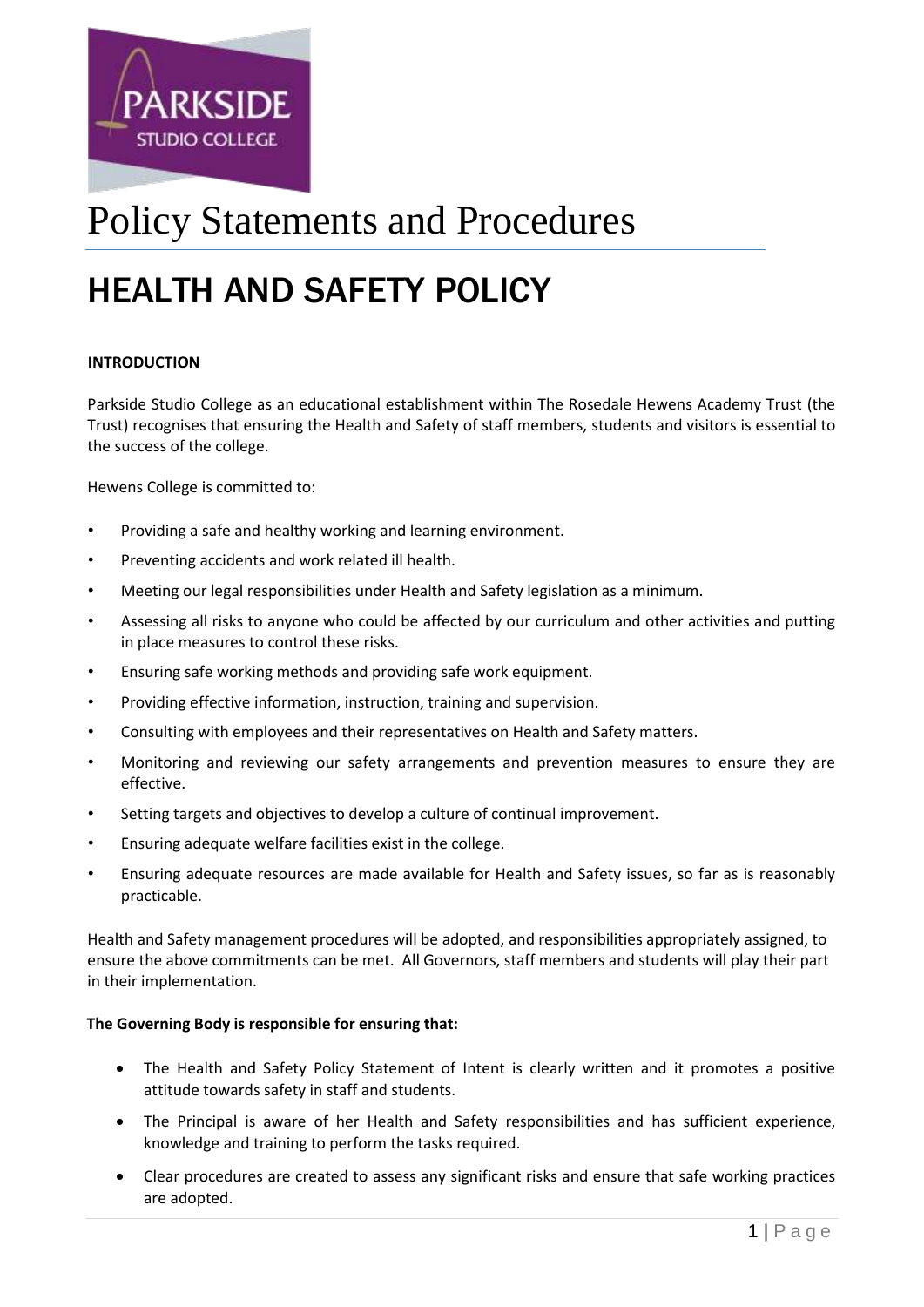- Sufficient funds are set aside with which to operate safe working practices.
- Health and Safety performance is monitored, failures in Health and Safety policy or implementation recognised, and policy and procedures revised as necessary.

A designated Governor with an interest in Health and Safety responsibility liaises closely with the college's Senior Leadership Team and shall participate in scheduled inspections.

**The Principal**: has overall responsibility for ensuring that the Health and Safety Policy is effectively implemented and that proper resources are made available to achieve this.

She will plan ahead as necessary to ensure human, financial and other resources available to secure a high standard of Health and Safety management, taking competent advice on matters of Health and Safety where relevant.

The Principal will make decisions on Health and Safety issues based on a proper assessment of any risks to Health and Safety, and will liaise with the Estates Manager and Executive Principal (secondary phase) of the Trust to ensure the control of those risks in an appropriate manner.

The Principal will ensure that:

- This Policy is clearly communicated to all relevant persons.
- Appropriate information on significant risks is given to visitors and contractors.
- Appropriate consultation arrangements are in place for staff members and their representatives.
- All staff members are provided with adequate information, instruction and training on Health and Safety issues.
- Risk assessments of the premises and working practices are undertaken.
- Safe systems of work are in place as identified from risk assessments.
- Emergency procedures are in place.
- Machinery and equipment is inspected and tested to ensure it remains in a safe condition.
- Records are kept of all relevant Health and Safety activities e.g. assessments, inspections, accidents, etc.
- Arrangements are in place to inspect the premises and monitor performance.
- Accidents are investigated and any remedial actions required are taken or requested.
- The activities of contractors are adequately monitored and controlled.
- A report to the Governing Body on the Health and Safety performance of the college is completed at least annually.

**Please Note**: The Vice Principal shall fully understand the above responsibilities, and with the Senior Leadership Team, support the Principal effectively and provide the necessary leadership in her absence.

# **The Estates Manager, The Rosedale Hewens Academy Trust is responsible for:**

- Working in conjunction with relevant Health and Safety Consultants and advising the Principal on Health and Safety policy.
- Acting for and on behalf of the Principal, ensuring the policy is implemented.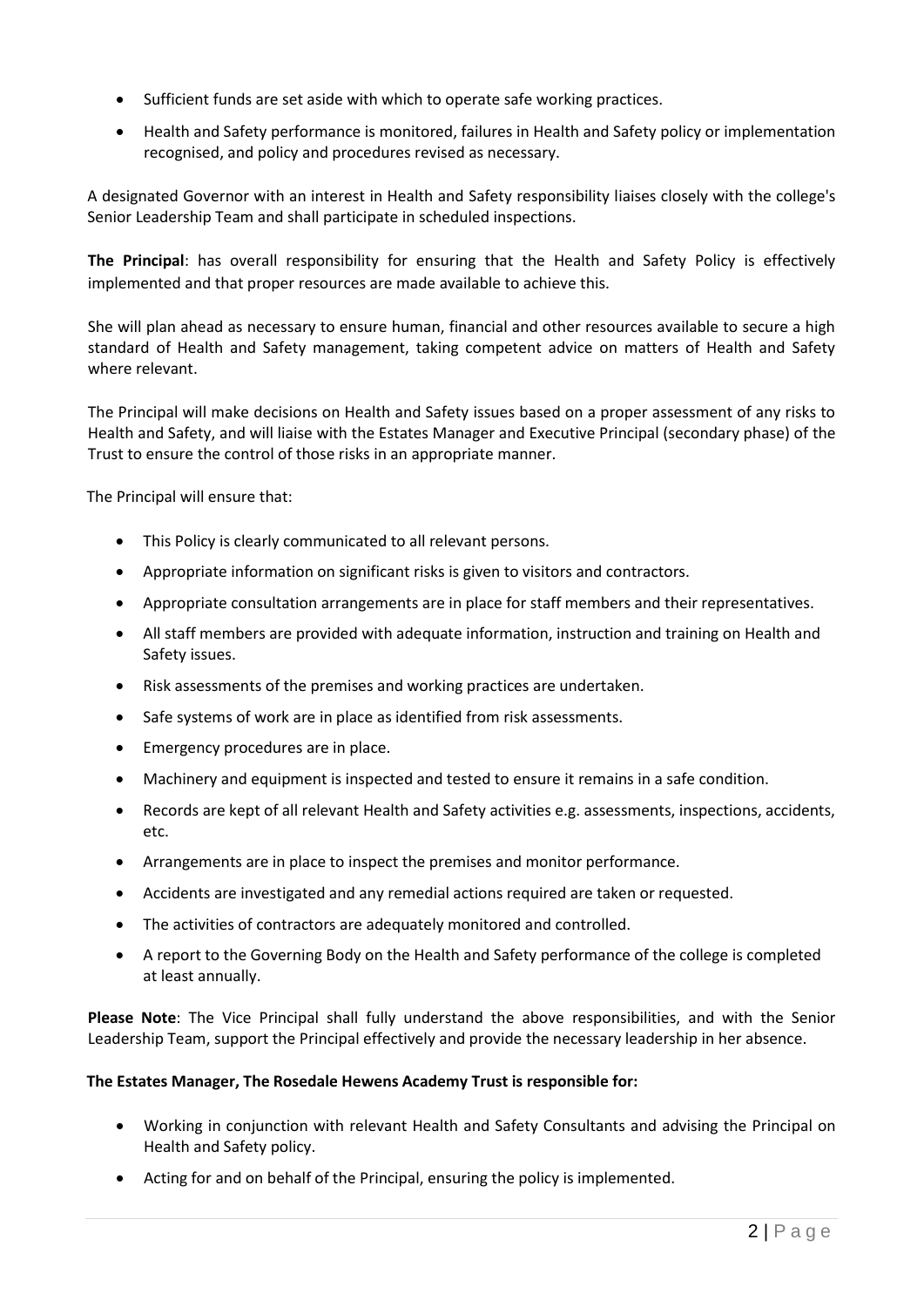- Ensuring the Health and Safety Policy is clearly communicated to all relevant persons.
- Advising the Chief Executive of The Rosedale Hewens Academy Trust on the control of health, safety and welfare related costs within the college.
- The sourcing and procurement of services deemed to be necessary to ensure the maintenance of the premises and associated services meet the highest standards.
- The engagement of external competency for health, safety and welfare matters to support the college's organisation and arrangements for Health and Safety.
- Liaising with the Site Manager with regards to the engagement of contractors and other service providers, ensuring that they are competent to carry out the duties engaged for without the college incurring excessive cost.
- Ensuring there is a suitable system in place for records to be kept of all relevant Health and Safety activities e.g. assessments, inspections, accidents, etc.
- Ensuring arrangements are in place to inspect the premises and monitor performance.
- Ensuring staff members are provided with adequate information, instruction and training on Health and Safety issues.
- Ensuring that all accidents are investigated and any remedial actions required are taken or requested.
- Managing premises staff effectively to ensure that monitoring of the premises and associated services, systems and equipment, including fire safety tests, is carried out in a scheduled and structured manner.
- The administration and maintenance of records, drawings and plans relating to the inspection, servicing, planned and unplanned maintenance of the premises and equipment.
- Risk assessments of the premises and working practices are undertaken.
- Safe systems of work are in place as identified from risk assessments.
- Emergency procedures are in place.
- Plant, machinery and equipment is inspected, examined and tested to ensure it remains in a safe condition.
- Establishing the competency of companies or individuals (contractors) to provide professional services meeting required Health and Safety standards, prior to engagement.
- The activities of contractors are adequately monitored and controlled.
- Appropriate information on significant risks is given to visitors and contractors.

## **College staff both teaching and non-teaching including technicians, catering and premises staff** have a responsibility to:

- Apply the college's Health and Safety Policy to their own Alliance or area of work and be directly responsible to the Principal for the application of the Health and Safety procedures and arrangements.
- Carry out regular Health and Safety risk assessments of the activities for which they are responsible and submit reports to the Principal as appropriate.
- Ensure that all staff members under their management are familiar with the Health and Safety procedures for their area of work.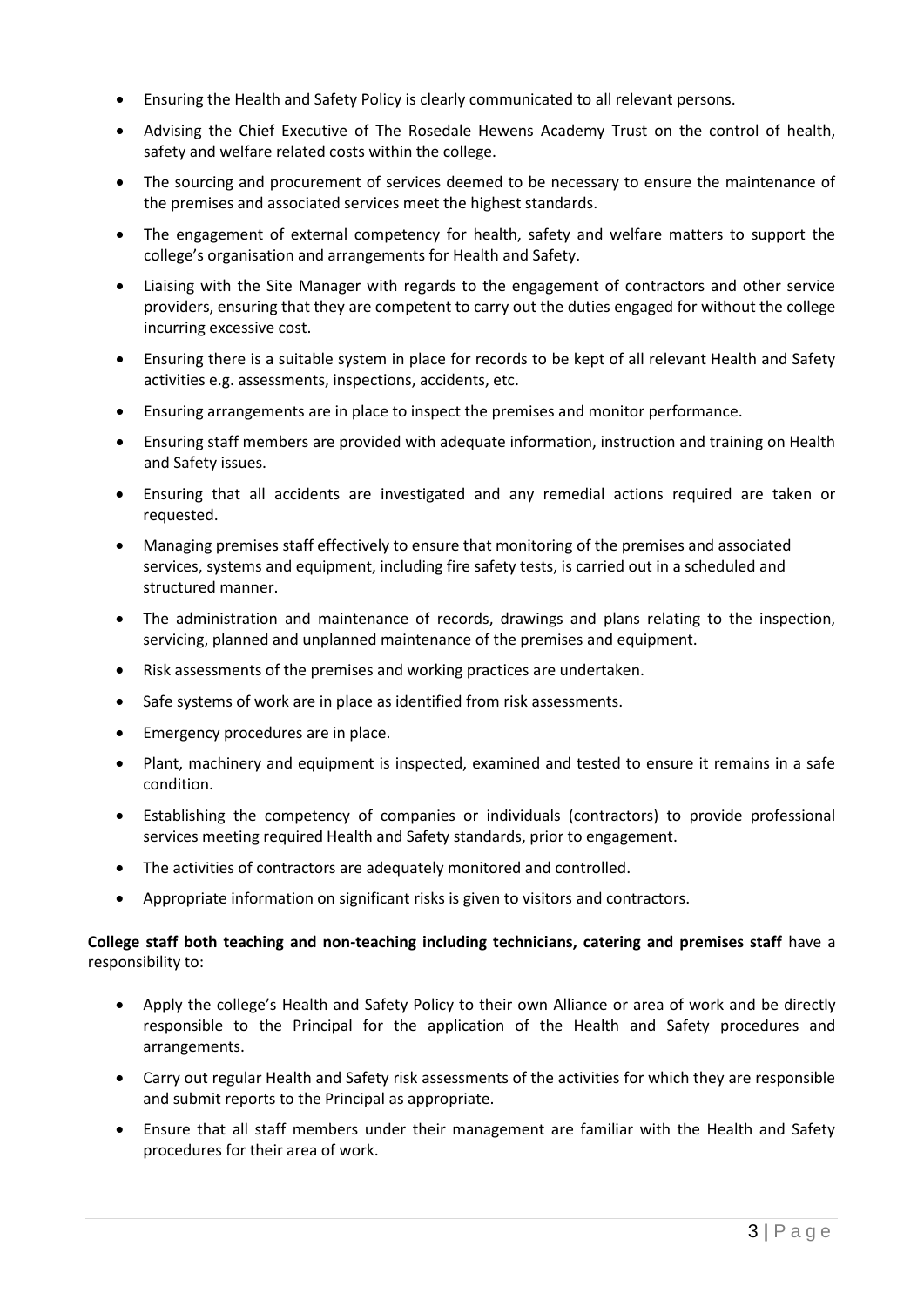- Resolve health, safety and welfare problems that members of staff refer to them, and refer to the Principal any problems to which they cannot achieve a satisfactory solution within the resources available to them.
- Carry out regular inspections of their areas of responsibility to ensure that equipment, furniture and activities are safe and record these inspections where required.
- Ensure, so far as is reasonably practicable, the provision of sufficient information, instruction, training and supervision to enable other employees and students to avoid hazards and contribute positively to their own Health and Safety.
- Ensure all accidents in areas of responsibility are investigated appropriately.
- Directors of Teaching and Learning are responsible for ensuring that risk assessments are in place for curriculum activities where there is a potential risk to staff and students. The risk assessments must be made known to all teaching and support staff members and reviewed regularly.
- Guidance from CLEAPSS (advisory service for science and technology), Association for Physical Education (afPE) - formerly BAALPE, and other lead bodies should be adopted as appropriate.

#### **Teachers in particular are expected to:**

- Exercise effective supervision of their students and to know the procedures in respect of fire, first aid and other emergencies, and to carry them out.
- Follow the Health and Safety procedures applicable to their area of work.
- Give clear oral and written Health and Safety instructions and warnings to students as often as necessary.
- Ensure the use of personal protective equipment and guards where necessary.
- Make recommendations to Director of Teaching and Learning for their Alliance on Health and Safety equipment and on additions or necessary improvements to plant, tools, equipment or machinery.
- Integrate all relevant aspects of safety into the teaching process and, where necessary, give special lessons on Health and Safety in line with National Curriculum requirements for safety education.
- Ensure that personal items of equipment (electrical or mechanical) or proprietary substances are not brought into the college without prior authorisation.
- Regularly check their classrooms for potential hazards and report any observed to the premises team.
- Report all accidents, defects and dangerous occurrences in the first instance to the Director of Teaching and Learning for their Alliance.

#### **All employees must:**

- Act in the course of their employment with due care for the health, safety and welfare of themselves, other employees and other persons.
- Observe all instructions on Health and Safety issued by the Governing Body or any other person delegated to be responsible for a relevant aspect of Health and Safety.
- Act in accordance with any specific Health and Safety training received.
- Report all accidents and near misses in accordance with current procedure.
- Know and apply emergency procedures in respect of fire, first aid and other emergencies.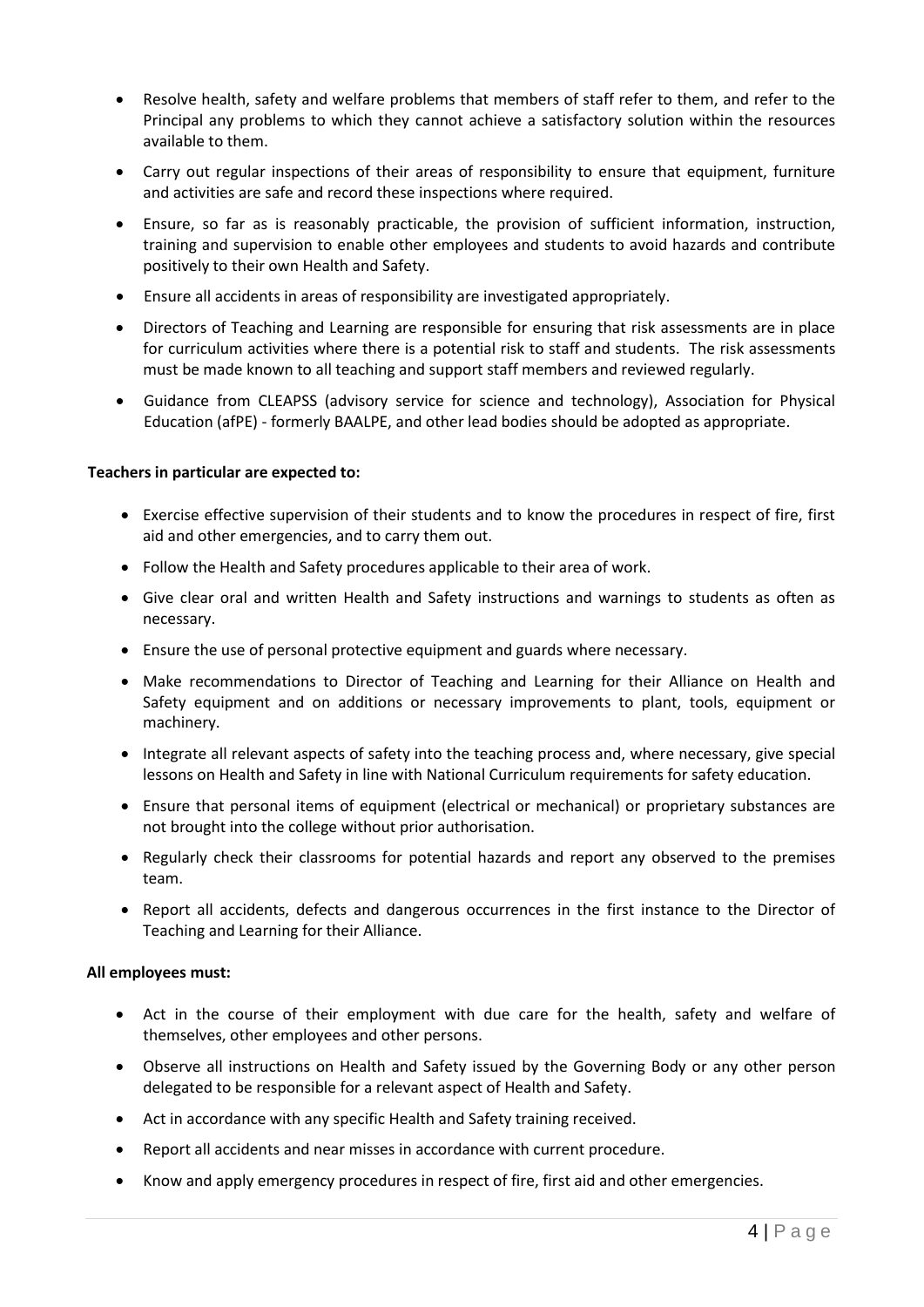- Cooperate with other persons to enable them to carry out their Health and Safety responsibilities.
- Inform their Line Manager of all potential hazards to Health and Safety, in particular those which are of a serious or imminent danger.
- Inform their Line Manager of any shortcomings they identify in the college's Health and Safety arrangements.
- Exercise good standards of housekeeping and cleanliness.
- Cooperate with any appointed/elected Safety Representative(s) and Officers of the Health and Safety Executive.
- When authorising work to be undertaken or authorising the purchase of equipment, ensure that the Health and Safety implications of such work or purchases are considered.

# **Obligations of Contractors:**

- When the premises are used for purposes not under the direction of the Principal e.g. the provision of college meals, then*, subject to the explicit agreement of the Governing Body*, the person in charge of the activities will have responsibility for safe practices in the areas under their control.
- All contractors who work on the premises are required to identify and control any risk arising from their activities and inform the Estates Manager or Premises Team of any risks that may affect staff members, students and/or visitors.
- All contractors must be aware of the college's Health and Safety Policy and emergency procedures and comply with these at all times.
- In instances where the contractor creates hazardous conditions and refuses to eliminate them or to take action to make them safe, the Principal or her representative will take such actions as are necessary to protect the safety of staff members, students and visitors.

#### **Students:**

Students, in accordance with their age and aptitude, are expected to:

- Exercise personal responsibility for the Health and Safety of themselves and others.
- Observe standards of dress consistent with safety and/or hygiene.
- Observe all the Health and Safety rules of the college and in particular the instructions of staff members given in an emergency.
- Use and not wilfully misuse, neglect or interfere with things provided for their Health and Safety.

# **PROCEDURE**

The following procedures and arrangements have been established within the college to eliminate or reduce Health and Safety risks to an acceptable level and to comply with minimum legal requirements.

The list provides a brief summary of all the key Health and Safety arrangements applicable to the college. More detailed policies and written procedures for a number of these areas are available in the Health and Safety Management File which is kept by the Estates Manager of The Rosedale Hewens Academy Trust.

**Accident and Incident Reporting:** All staff members are required to ensure that all accidents are reported to the appropriate Director of Teaching and Learning in the first instance, who will ensure that the accident is investigated and reported to the Principal, Estates Manager of The Rosedale Hewens Academy Trust or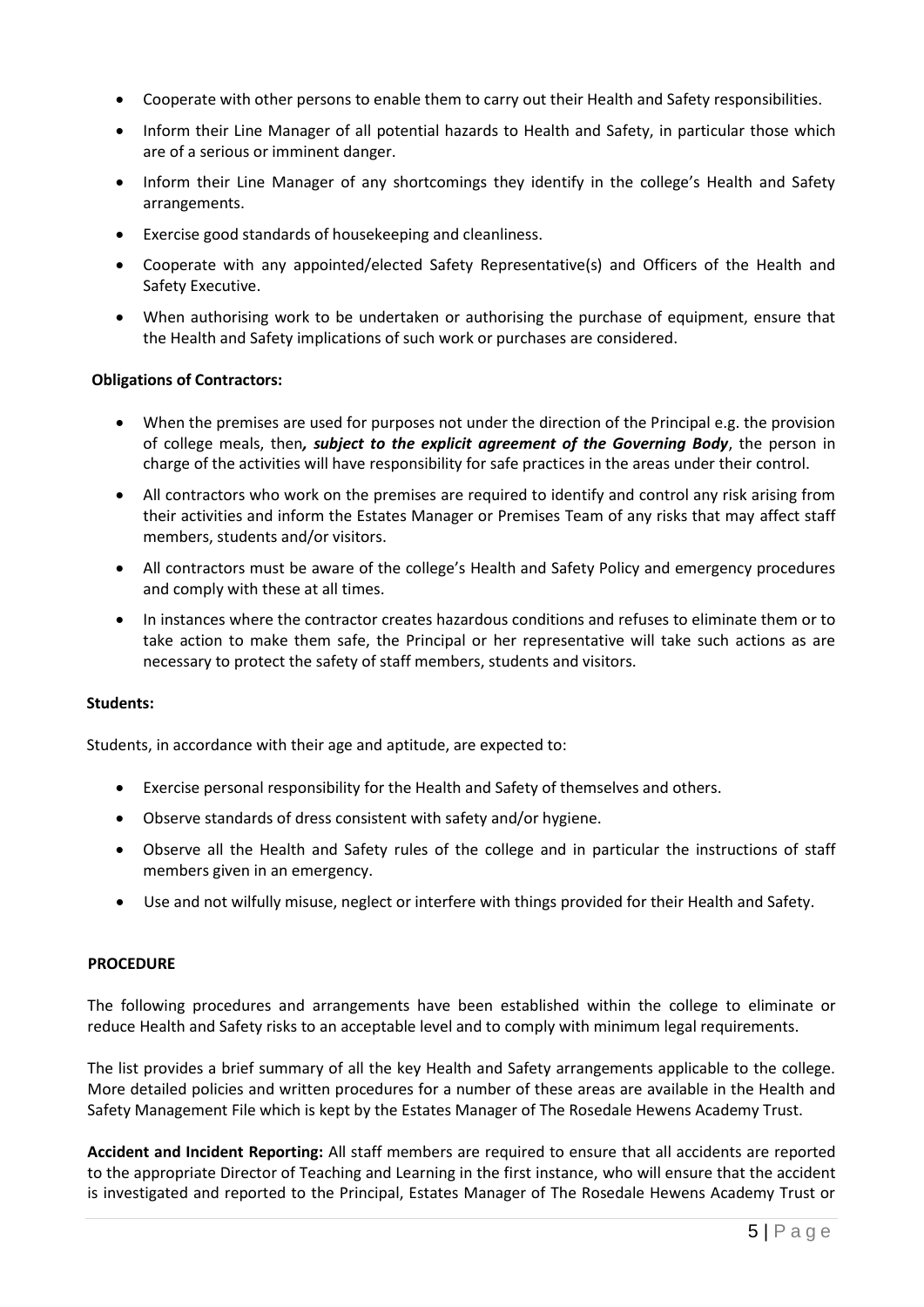the Premises Team. If appropriate the Chief Executive's office and Governing Body will be informed and they will in turn contact the Health and Safety Executive (via the Local Authority). All incidents or near incidents i.e. something which has the potential to cause harm although it doesn't do so on this occasion – must also be reported so they can be investigated and appropriate steps taken to prevent a more serious reoccurrence.

**Asbestos***:* The Estates Manager and premises team are responsible for ensuring that the site Asbestos Log is read and signed by all contractors prior to starting any work on the premises.

- Staff members must not affix anything to walls, ceilings etc. without first obtaining approval from the Estates Manager.
- Inspection and condition monitoring of any asbestos on site, is carried out by a competent person under a contractual arrangement.
- Staff members must report any damage to asbestos materials immediately to the Estates Manager or Premises Team.
- Where damage to asbestos material has occurred the area must be evacuated and secured. The Estates Manager or Premises Team will immediately notify the engaged asbestos consultant by telephone.

**Display Screen Equipment** (DSE): The Executive Principal (secondary phase) is responsible for ensuring that DSE assessments are completed for administrative staff and teaching staff members who regularly use laptops or desktop PCs. Staff members are reminded that laptops should not be used on laps, chair arms and other unsuitable surfaces.

**Educational Visits and Trips:** The Principal is responsible for ensuring that educational trips are managed in accordance with the Educational Visits Policy which all teachers must be familiar with.

**Electrical Safety:** The Estates Manager and Premises Team are responsible for ensuring that the hard wiring system is inspected every five years by a competent person and any identified remedial work is undertaken without delay. The Estates Manager will ensure that all portable electrical equipment is tested in accordance with the timescales recommended by the Health and Safety Executive. All staff members must be familiar with college procedures and report any problems to the Premises Team in the first instance. Staff members are reminded that they must not bring electrical equipment into College without the permission of the Principal.

**Fire Precautions and Emergency Procedures:** The Principal is responsible for ensuring:

- That a Fire Risk Assessment is completed and reviewed annually.
- That the College Emergency Plan and evacuation procedures are regularly reviewed.
- The provision of fire awareness training for selected staff members.
- That an emergency fire drill is undertaken every term.
- The preparation of specific evacuation arrangements for staff members and students with special needs.

The Estates Manager, through the Premises Team, is responsible for:

- The formal maintenance and regular testing of the fire alarm and emergency lighting.
- The maintenance and inspection of the fire fighting equipment.
- The maintenance of exit/escape routes and signage.
- Supervision of contractors undertaking hot work.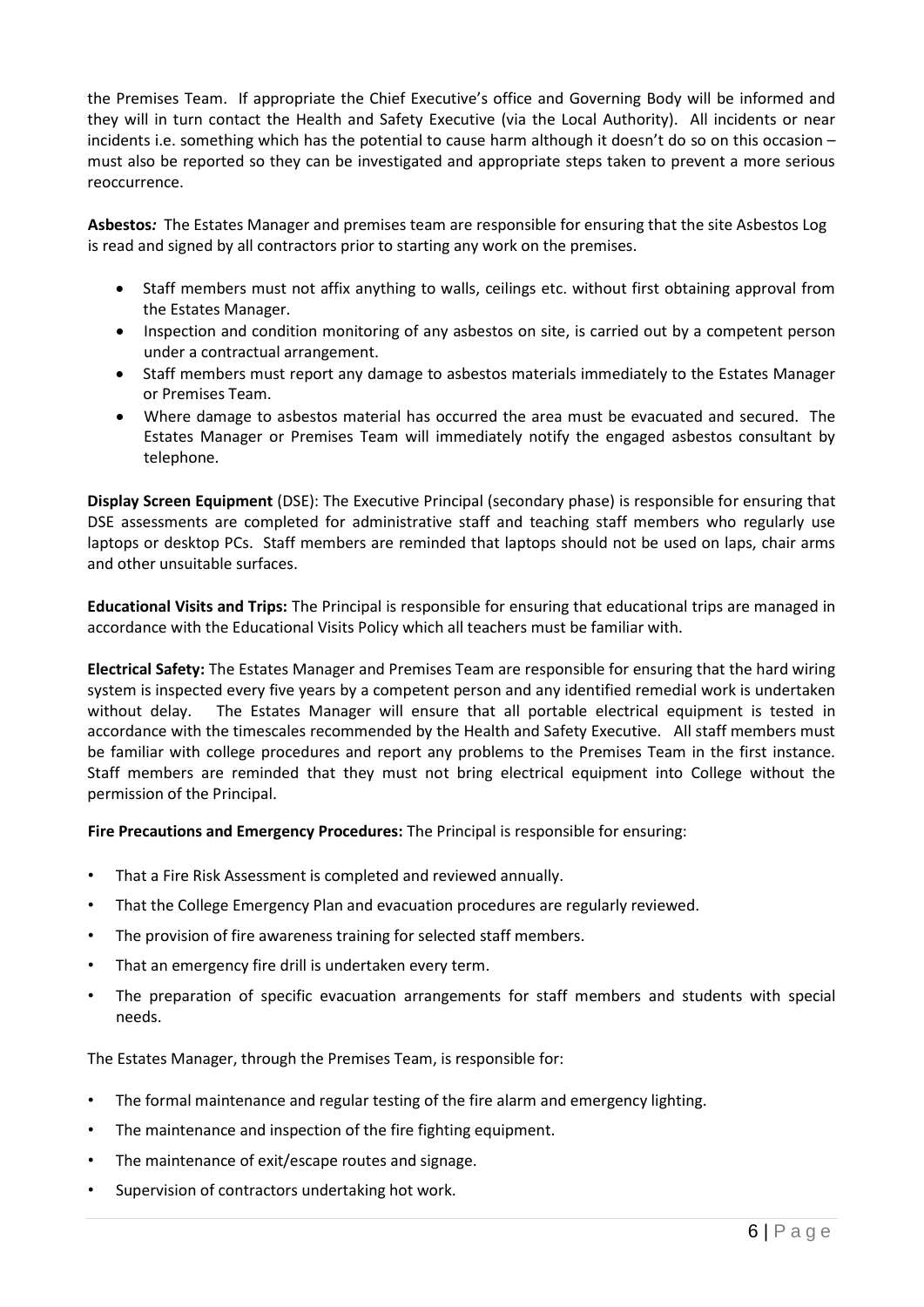All staff members must be (made) familiar with the College's emergency plan and evacuation procedures.

**First Aid:** The names of the College's qualified First Aiders are displayed in Reception. First Aid supplies are kept in the First Aid/Welfare Room in the Key Stage Building and in the Library with the Librarian who is also First Aid qualified. It is the responsibility of the appointed First Aid qualified staff to ensure that stocks of supplies are kept up to date. All staff members must be familiar with the College's arrangements for First Aid.

**Hazardous Substances:** The Estates Manager and Premises Team are responsible for ensuring that all cleaning and maintenance products that may be hazardous to health are assessed before being used. The substances must be stored securely in accordance with manufacturers' instructions and only used by authorised persons trained in the safe use of the products. All staff members are reminded that no hazardous substances should be used without the permission of the Principal. The Directors of Teaching and Learning for the Science, Art, Design and Technology Alliances will be responsible for ensuring Control of Substances Hazardous to Health (COSHH) assessments are carried out and communicated for any authorised products used in those Alliances. The Estates Manager will be responsible for ensuring Control of Substances Hazardous to Health (COSHH) assessments are carried out and communicated for any authorised products used elsewhere in the college.

**Inclusion:** All teaching and support staff members should be familiar with the college's policy on SEND and Inclusion. The Principal is responsible for ensuring that there are adequate facilities and support staff members to ensure the health, safety and welfare of any student with special educational needs or disabilities (SEND). All teaching and support staff members must be given any information about a student's needs and receive such training as is necessary for them to be able to support the student's learning, social and personal needs. Directors of Teaching and Learning must ensure that all risk assessments for curriculum activities are adapted as necessary to ensure the safety of any student with SEND. No student should be excluded from an activity on the grounds of Health and Safety unless this is absolutely unavoidable. Where it is considered essential to exclude a student from all or part of an activity this exclusion must be authorised by the Principal.

**Lettings/shared use of premises/use of Premises outside College Hours:** Although out of hours activities by those using College facilities will be controlled by others (the organisers), the Estates Manager is responsible for ensuring that any use of the premises outside of College hours is managed in accordance with the college's Health and Safety and Lettings Policy. The Estates Manager is responsible for ensuring fire and emergency arrangements and any restriction on use of facilities and equipment.

**Lone Working:** Lone workers are defined as anyone who works by themselves without close or direct supervision. Premises staff, in particular, and cleaning staff members may be regular lone workers, but teachers and other staff may also work in isolated classrooms and offices after normal College hours or during holiday times. Any member of staff working after hours must notify the Director of Teaching and Learning for their Alliance or their Line manager of their location and intended time of departure. Lone workers should not undertake any activities which present a significant risk of injury.

**Managing Medicines and Drugs:** No student is allowed to take medication on the College site without a letter of consent from his/her parent, guardian or carer. Staff members must notify the Principal immediately if they believe a student to be carrying any unauthorised medicines or drugs. The College Policy for Administration of Medicines and Supporting Students with Medical Needs provides detailed guidance and all staff members should be familiar with this Policy.

**Maintenance and Inspection of Equipment:** The detailed arrangements for the maintenance and inspection of equipment are described in the site maintenance procedures under the control of the Estates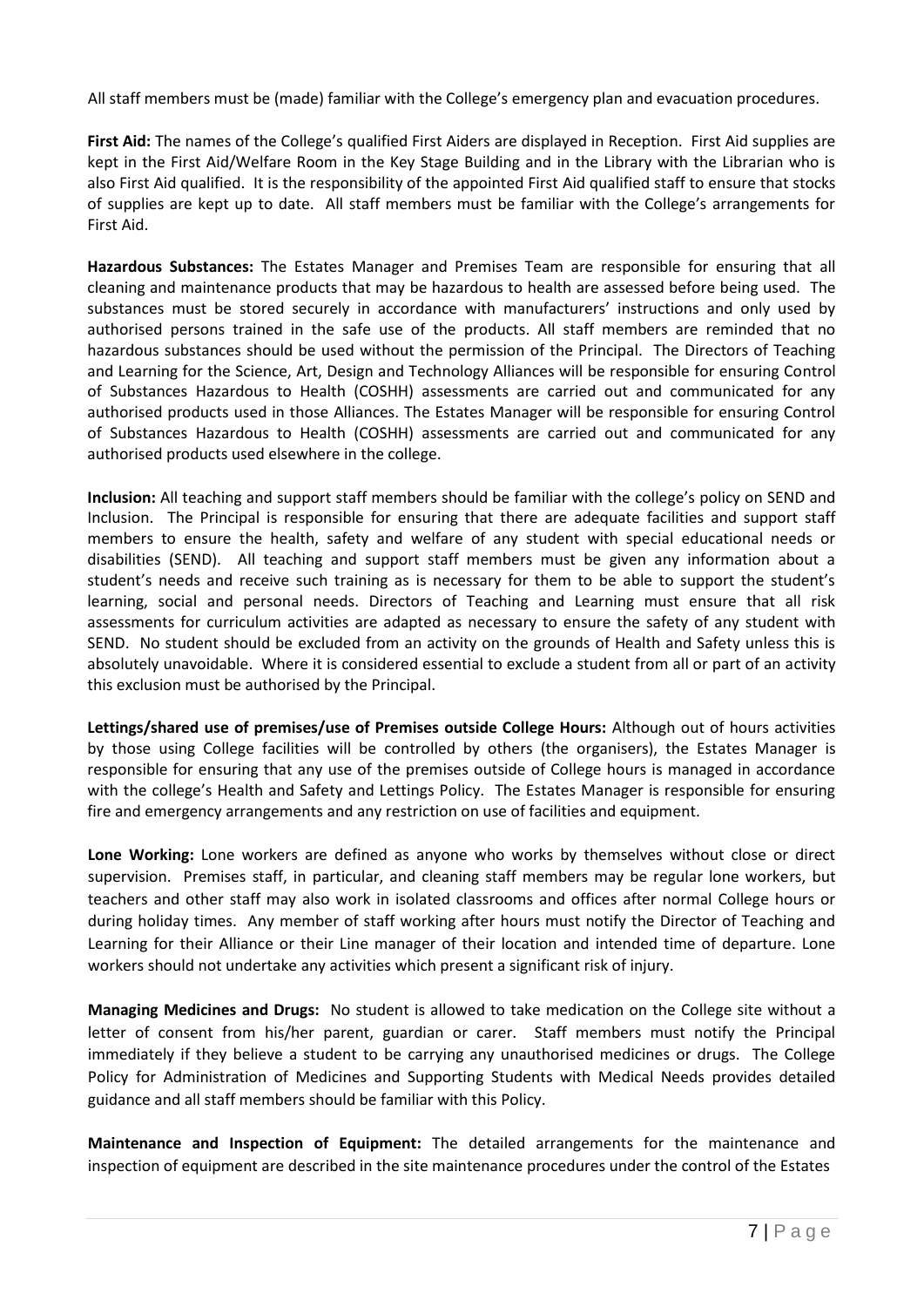Manager. All faulty equipment must be taken out of use and reported to the Estates Manager. Staff members must not attempt to repair equipment themselves.

**Manual Handling and Lifting:** The Estates Manager will ensure that any significant manual handling tasks are risk assessed and these tasks eliminated where possible. No member of staff should attempt to lift or move any heavy furniture or equipment themselves but must ask the Premises Team for assistance. Students are not allowed to move or lift any heavy or unwieldy furniture or equipment. Staff and support staff members who assist students with physical disabilities must be trained in the safe use of lifting equipment and handling techniques.

**PE Equipment:** The Director of Teaching and Learning for the Physical Education (PE) Alliance is responsible for ensuring that all PE equipment is suitable and safe for the activities planned and the age and abilities of the students. Risk assessments are to have been completed for all PE activities and all staff members must be familiar with these. Equipment such as wall bars, ropes, beams, benches and mats are formally inspected annually by a competent contractor. All PE equipment must be visually checked before lessons and returned to the designated store area after use. Students must not use the PE equipment unless supervised. Any faulty equipment must be taken out of use and reported to the Director of Teaching and Learning for the PE Alliance.

**Personal Belongings:** In order to ensure the health, safety and well-being of everyone, no sharp objects such as knives, blades or penknives will be permitted on the premises. Wearers of the Kirpan will need to be mindful that this must be manufactured blunt and of small size (no more than 38mm in length); firmly stitched by machine into a secure cushioned pouch so that it cannot be drawn under any circumstances; remains out of sight at all times; in order to ensure that others do not have access to it. A member of staff can ask for the item in certain situations so that it can be locked away e.g. during PE lessons.

**Personal Protective Equipment (PPE):** Where the need for PPE has been identified in Risk Assessments, it is the Principal's responsibility to ensure adequate provision of suitable PPE. Where a need for PPE has been identified it must be worn by any staff member or student who might be at risk of injury or harm to health. Any staff member or student who refuses to use the PPE will be subject to disciplinary action. PPE must be kept clean and stored in designated areas. Staff members must report any lost or damaged PPE to the Principal.

**Risk Assessments:** It is the Estate Manager's and Principal's responsibility to ensure that potential hazards are identified and that risk assessments are completed for all significant risks in the College. The Principal and Senior Leadership Team through the Estates Manager are responsible for ensuring general risk assessments are carried out. Directors of Teaching and Learning will undertake risk assessments for their areas including teaching areas. The Premises Team will ensure risk assessments for maintenance and cleaning tasks are carried out.

**Security:** Reporting to the Estates Manager, the Premises Team are responsible for the security of the College site and will undertake regular checks of the boundary fences, entrance points, outbuildings and external lighting. They are also responsible for the security of the site during out of hours use and lettings. Staff members must question any visitor on the College premises who is not wearing a visitor badge and escort them back to reception. If an intruder becomes aggressive assistance should be sought. Meetings with parents known to be verbally abusive or threatening in their behaviour should only be held in an area of the College where assistance is available. The Principal should be notified in advance of these meetings where possible. Any incidents of verbal abuse or threatening behaviour by parents, guardians, carers, other visitors or students must be reported immediately to the Principal.

**Site Maintenance:** Reporting to the Estates Manager, the Premises Team are responsible for ensuring the basic maintenance of the College premises and grounds and for ensuring cleaning standards are maintained. The Premises Team will undertake routine inspections of the site and report any hazards that cannot be dealt with immediately to the Estates Manager. The Governor with and interest in Health and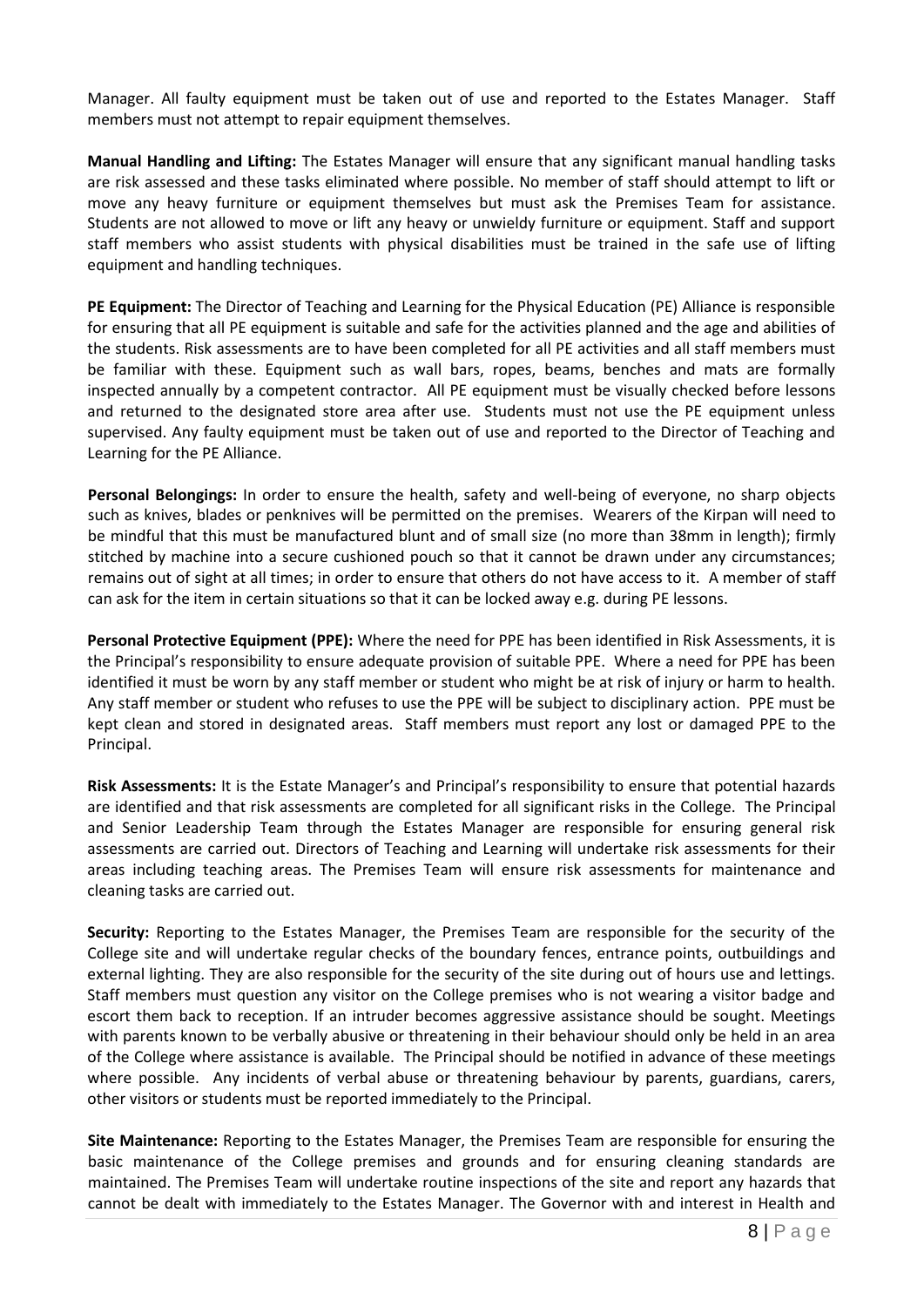Safety and the Estates Manager, along with members of the Governing Body, shall carry out inspections of the premises to ensure that required maintenance and cleaning standards are achieved. Planned and reactive maintenance and inspections of a more complex nature are carried out by suitably competent contractors. All staff members are responsible for reporting any damage or unsafe condition to the Estates Manager or Premises Team immediately. A Helpdesk system is available for this purpose.

**Smoking:** It is illegal to smoke anywhere on the College premises or in vehicles operated by the College. See the Smoking Policy.

**Staff Training & Development:** The Principal is responsible for annually assessing the Health and Safety training needs of all staff members and for arranging any identified training. All new staff members will receive specific information and training as part of the College induction process. Staff members will receive fire awareness training on an annual basis. Staff members given specific Health and Safety responsibilities and duties will be provided with the necessary levels of information, instruction and training to enable them to carry out these duties. Health and Safety will be a regular agenda item for staff meetings and on the September INSET day in each new academic year.

**Stress:** The Governors of the Local Advisory Board and Principal are responsible for taking steps to reduce the risk of stress in the College by taking measures to ensure colleagues are supported through:

- An environment in which there is good communication, support, trust and mutual respect.
- Training to enable them to carry out their jobs competently.
- Control to plan their own work and seek advice as required.
- Involvement in any major changes.
- Clearly defined roles and responsibilities.
- Consideration of domestic or personal difficulties.
- Individual support, mentoring and referral to outside agencies where appropriate.

**Visitors and Contractors**: All visitors must sign in and out at the College's main reception desk. This includes parents, guardians and carers. A Visitor's pass will be issued which must be worn and clearly visible at all times whilst in College. Visitors to the College will be made aware of the emergency procedures and other safety information as is relevant. Contractors undertaking maintenance work on the College grounds or buildings will be informed of the emergency procedures and any risks in their work area e.g. asbestos, fragile roofs.

**Working at Height:** Staff members are reminded that working at height applies to any activities which cannot be undertaken by standing on the floor. The Estates Manager and Premises Team are responsible for ensuring risk assessments are carried out for working at height tasks in the College. The Premises Team are responsible for placing requests for the purchase and maintenance of all ladders and other access equipment in the College. Low risk work at height involving the use of mobile towers and ladders will normally be carried out by the Premises Team. Contractors will be engaged to carry out higher risk, or extended work at height tasks. All ladders shall conform to BS/EN standards as appropriate. Aluminium ladders or steps must not be used in close proximity to electricity if there is a need to hang decorations or displays then a step stool or small step ladder must be used. Standing on desks, chairs or other furniture is not permitted. If such a task cannot be avoided, and it is planned to use a ladder a member of the Premises Team should be asked to help erect it properly and an assistant used to hold the ladder steady and pass any materials required. Never overreach. One hand should always be kept free for steadying purposes. Knees should be no higher than the top rung of a ladder. Do not carry out work standing on the top two steps of stepladders. Never stand on the top step of stepladders unless it is a platform with handrails.

#### **POLICY REVIEW**